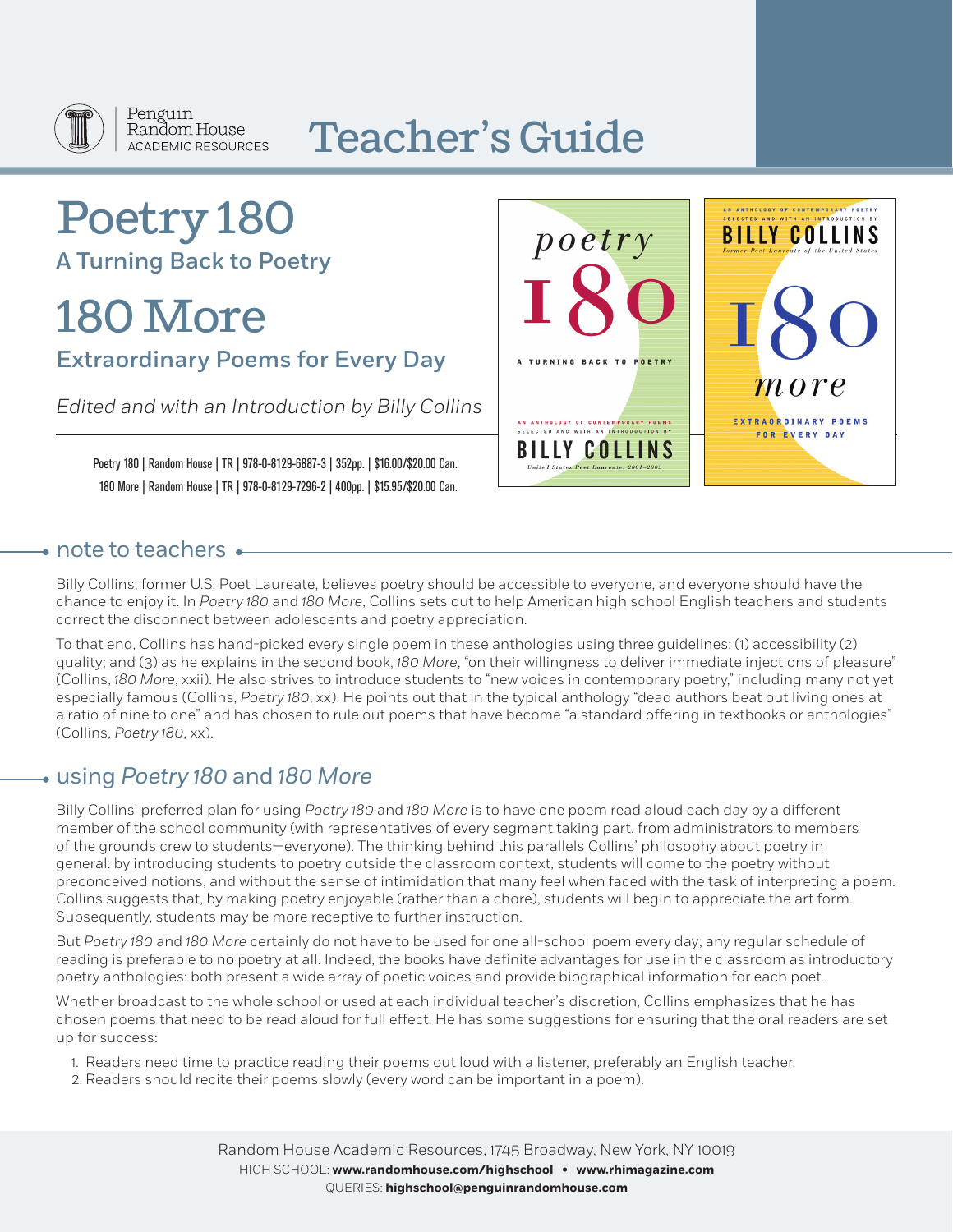- 3. Readers should use a normal voice and not attempt a theatrical performance.
- 4.As readers practice, they should be cognizant that unless there is punctuation at the end of a line, the reader's voice should not stop but continue to the next line without pause.
- 5. The reader should look in the dictionary for the meaning and especially the pronunciation of unfamiliar words (Collins, "How to Read a Poem Out Loud").

Collins also suggests these other ways for students to interact with a poem:

- 1. "write the poem out, just as Keats and Frost did" (Collins, *Poetry 180*, xix).
- 2. "internalize a poem by memorizing it" (Collins, *Poetry 180*, xix).

#### about this author

BILLY COLLINS is an American phenomenon. No poet since Robert Frost has managed to combine high critical acclaim with such broad popular appeal. His last three collections of poems have broken sales records for poetry. His readings are usually standing room only, and his audience—enhanced tremendously by his appearances on National Public Radio—includes people of all backgrounds and age groups. The poems themselves best explain this phenomenon. The typical Collins poem opens on a clear and hospitable note but soon takes an unexpected turn; poems that begin in irony may end in a moment of lyric surprise. No wonder Billy Collins sees his poetry as "a form of travel writing" and considers humor "a door into the serious."

Billy Collins has published seven collections of poetry, including *Questions About Angels*, *The Art of Drowning*, *Picnic*, *Lightning*, *Taking Off Emily Dickinson's Clothes*, *Sailing Alone Around the Room: New and Selected Poems*, *Nine Horses*, and, most recently, *The Trouble with Poetry and Other Poems*. In *Poetry 180: A Turning Back to Poetry*, and *180 More: Extraordinary Poems for Every Day*, Collins beckons readers to return to poetry with an anthology of poems that exposes the richness and diversity of the form. His work has also appeared in *The New Yorker, The Paris Review*, and *The American Scholar*.

Included among the honors Billy Collins has received are fellowships from the New York Foundation for the Arts, the National Endowment for the Arts, and the Guggenheim Foundation. He has also been awarded the Oscar Blumenthal Prize, the Bess Hokin Prize, the Frederick Bock Prize, and the Levinson Prize—all awarded by *Poetry* magazine. In October 2004, Collins was selected as the inaugural recipient of the Poetry Foundation's Mark Twain Award for humorous poetry. He has been a writer-in-residence at Sarah Lawrence College and served as a Literary Lion of the New York Public Library. He is a Distinguished Professor of English at Lehman College, City University of New York, where he has taught for the past 30 years. In June 2001, Billy Collins was appointed U.S. Poet Laureate (2001-2003). In January 2004, he was named New York State Poet Laureate 2004-06.

### $\rightarrow$  teaching ideas

2

An educational theory known as Reader-Response is a good means for accomplishing Billy Collins' goal of increasing Americans' lifelong involvement with poetry. Reader-Response theory involves having students read and attempt to form and articulate their own thoughts and feelings about a piece of literature. Many researchers feel that this method is a far more effective way to promote lifelong reading and engagement with literature than listening to someone else's opinions.

As students become comfortable developing their own thoughts and feelings about a poem, interaction with their classmates will be a natural response. Robert Probst, a Reader-Response theorist, provides some guiding principles for the classroom to facilitate personal response and sharing of those responses:

- 1. Invite response to the text.
- 2. Give students time to shape and take confidence in their responses.
- 3. Find the links among the students' responses.
- 4. Invite writing about self, text, other and the culture of society.
- 5. Let the talk grow as naturally as possible, encouraging organic flow of the discussion.
- 6. Look back to other texts, other discussions, other experiences.
- 7. Look for the next step (prepare for the next read). (Probst, 42-43)

As teachers, your goal will be to facilitate student response to the poetry in *Poetry 180* and *180 More* so that they can achieve an understanding of the poem, communicate their thoughts and feelings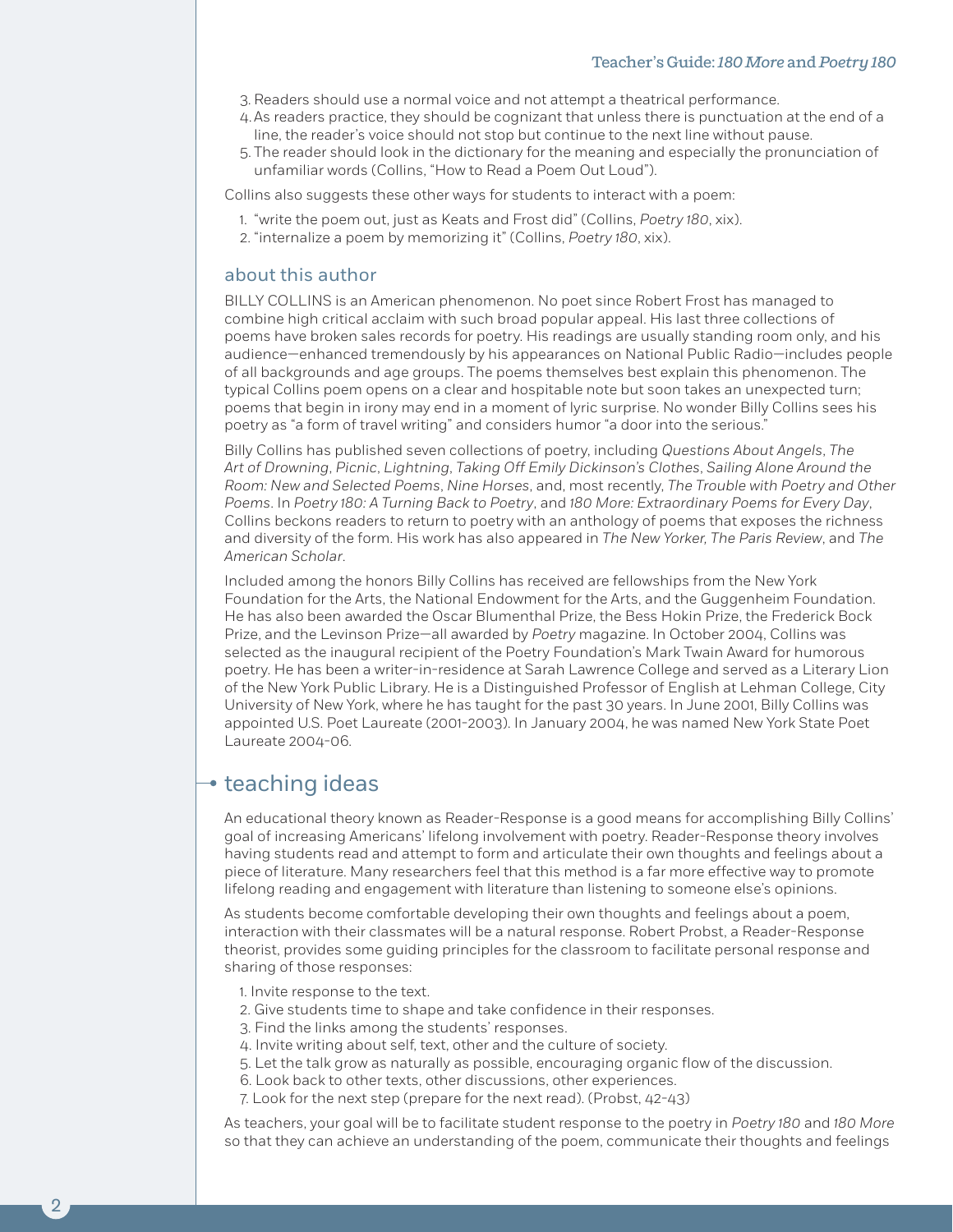#### Teacher's Guide: *180 More* and *Poetry 180*

to others, and develop a lifetime love for poetry. Using the Reader-Response theory will help us with this, but we, as educators, have a lifetime of career preparation and knowledge that is valuable and ought to be shared with the students: it's just a matter of sharing the appropriate things at the appropriate times and letting the students participate in their own experience as much as possible.

A poetry response journal is a good way to help students process their reading and thinking about the poems they read. The teacher can have students share what they have written with partners, groups and/or the whole class. Progressive sharing (from small to large groups) will help them to articulate what they have to say, and may provide a springboard for writing assignments such as literary analysis. Teachers can also read the journals and respond to student entries individually, an act that helps to create a sense of audience. The teacher's goal in responding is not to tell students whether or not they interpreted the poem correctly, but rather to show interest in each student's attempt to find meaning. This can be accomplished through comments in the margin or a brief paragraph at the end of a section.

Literature response journals of any kind can be a great teaching and learning tool, but as middle school teacher Linda Berger points out in "Reader Response Journals: You Make the Meaning . . . and How," when you begin using Reader-Response journals for the first time, many students will need your help as they learn how to do it, especially if they are not accustomed to interpreting literature for themselves (380-385). Berger's usage of journals elicited two common responses: summarizing a piece rather than responding to it; and the exact opposite—expressing an opinion/ feeling with no explanation or references to the lines of the poem. To facilitate a more meaningful response, Berger and her students brainstormed solutions and generated four questions:

- 1. What do you notice?
- 2. What do you question?
- 3. What do you feel?
- 4. What do you relate to? (Berger, 381)

Building on Berger's experiences, teachers of *Poetry 180* might take the students through poems early in the book, early in the school year, for a guided practice with these four questions, using the ideas/responses generated by the whole class in a discussion as a model. Students should understand that they are not assigned to answer these questions with every poem, but rather can consider the questions to be a fall-back position when they are finding difficulty articulating their personal responses to a poem.

Billy Collins' opening poem in *Poetry 180*, "Introduction to Poetry" is a good one to use for demonstrating how to use the poetry response journal. As with all the poems, the best practice is to read them out loud, and if they are read to the whole school, the teacher may want to have the poem read at least one more time in the classroom, a practice most poetry teachers recommend. As we begin the process, it's okay to do some coaching, and especially important to help students get a sense of what Collins wants the reader to understand about not just poetry but poetry reading. Ask students to consider Collins' lines:

*". . . tie the poem to a chair with rope and torture a confession out of it.*

*They begin beating it with a hose to find out what it really means."*

And ask what point he is trying to make about the most common approach to the study of poetry. Ask them to compare those lines with:

*". . . waterski across the surface of a poem waving at the author's name on the shore."*

The teacher might, at this point, ask all students to write in their poetry response journals a brief answer to the questions:

- 1. At what point does analyzing a poem go too far?
- 2. How do you interpret the term "accessible" as it is used to refer to poetry?

After students seem to have finished writing down their thoughts, ask them to share their responses with the class. The teacher can brainstorm with the students what elements of poetry might be useful for reference as they write in their response journals, such as: metaphor, simile, personification, connotation, sensory imagery, metonymy, irony, allusion, meter, rhyme scheme, etc. This is not to say that students are required to refer to so many devices of poetry per entry, but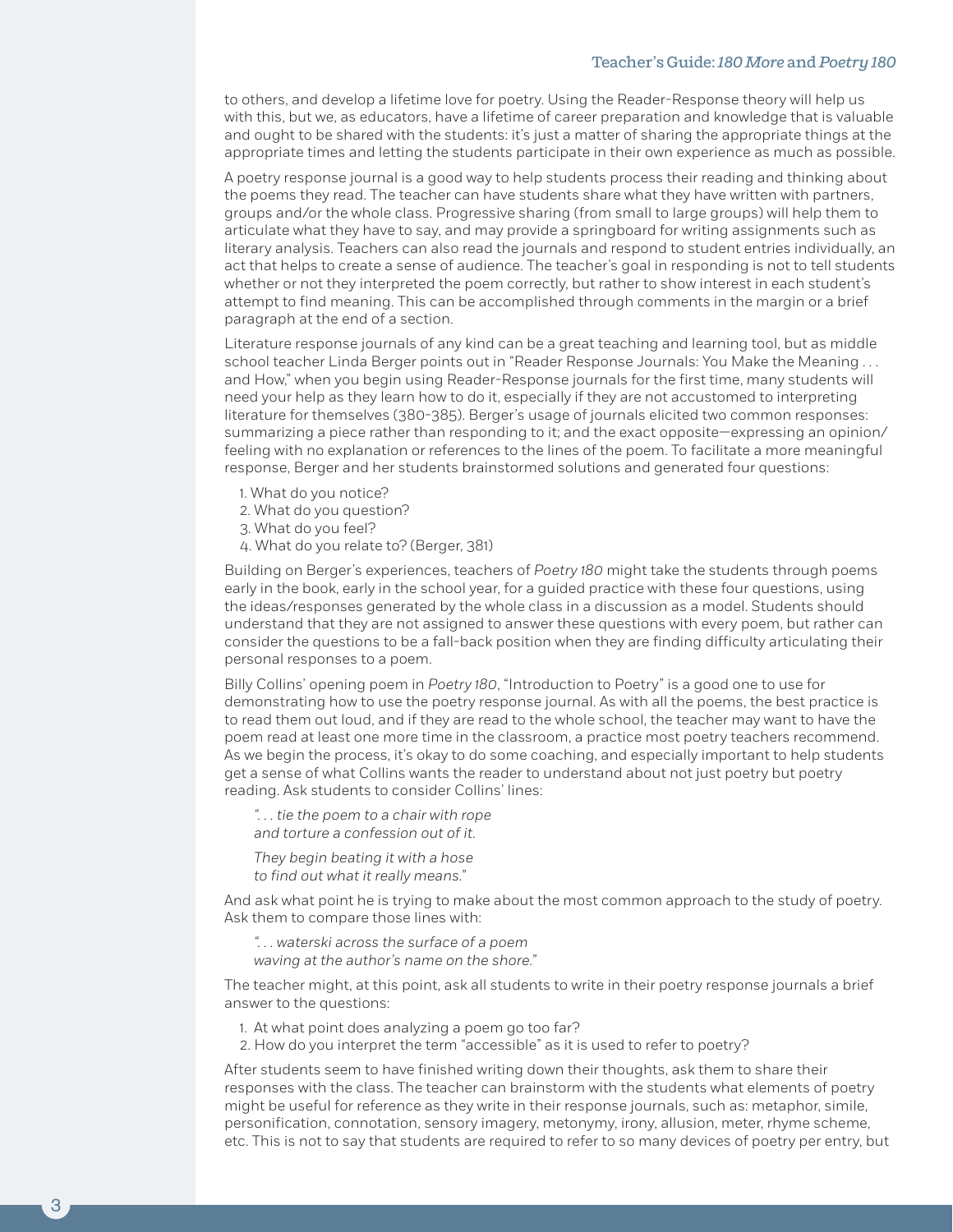rather to introduce a set of tools they may find useful. Be sure to give a model/example, such as this one about "Introduction to Poetry":

#### What do you notice?

I notice the change in connotations at the point in the poem where we go from "waterskiing," which surely has good connotations and evokes images and memories of fun and enjoyment, to "torture a confession," obviously evoking negative images of the kind most people only experience vicariously through the movies or reading a spy novel. Personally, I would rather waterski across these poems than...

Another poem the class might discuss as a whole in preparation for using the two books is current Poet Laureate Ted Kooser's poem, which is second in the series, "Selecting a Reader." Like Collins, Kooser is very conscious of the accessibility of poetry, and discussing this poem as a class will help students to consider the connection/relationship between the poet and the reader. In addition to using Berger's four Reader-Response questions, the teacher might ask:

- 1. What did you find surprising or unexpected?
- 2. Did you find anything ironic?

## $\rightarrow$  suggested activities

- 1. Silent Discussion. Create five to eight stations in the classroom consisting of tables with large sheets of butcher paper (about three feet long) or poster board taped to the center of each table. On each sheet of paper or poster board, tape one of the poems in the center, leaving room all around for students to write. Students are to rotate from table to table, in groups or individually. At each table they read the poem and write a personal response of some kind to the poem in colored pencil, marker or crayon (the teacher can model doing this and can list a sampling of response types: agree/disagree, personal connection, relevance of poem to age level, anything that strikes the reader about the poem). Students rotate from table to table (a different poem at each table). As they arrive, they must first read the poem, then read the responses of others, and then write their own response to the poem.
- 2. Individual Expert. Students choose a poem, poems, poet or poets from Collins' collections and prepare to talk about the poet and read a poem or poems by that poet. The students may choose what they think is important to discuss from that poet's life or the teacher may suggest categories for research.
- 3. Poetry Circles. Small groups use a rotating leader position in which one student is responsible for chairing the discussion and reporting to the larger class about the group's discussion of a poem. Each student gets a copy of the poem, and the teacher reads the poem out loud. A student then reads the poem out loud, and from this reading the teacher provides information on words or syntax that appear unfamiliar. The teacher asks whether the students have any questions about the poem that are not related to interpreting the verse. The teacher encourages students to answer these questions themselves, if they can. Then a student reads the same poem out loud followed by all students in the group taking time to read it silently. Each student then makes one statement of first response to the poem, a statement to which others may not respond. Everyone has a turn. At this point students no longer need to speak in order, but as they take a turn, they must first read the word, phrase, line or passage upon which they are commenting. At any point when a stalemate is reached, they are to again read the actual lines of the poem. Halfway through the discussion and again at the end of the discussion the group rereads the entire poem. At the end of the discussion the group prepares a report that takes into account all members' thoughts and comments about their experience of the poem. The whole class comes together and each group reports. The teacher refrains from influencing the content of reports or discussion, but may ask probing questions at the very end, provided they are inspired by the groups' reports. The teacher refrains from giving a final "this is the correct information about the poem" lecture. (Dias, 48-49)

## beyond the book

4

*Poetry 180* http://www.loc.gov/poetry/180/

*Billy Collins: The Academy of American Poets* http://www.poets.org/poets/poets.cfm?prmID=284